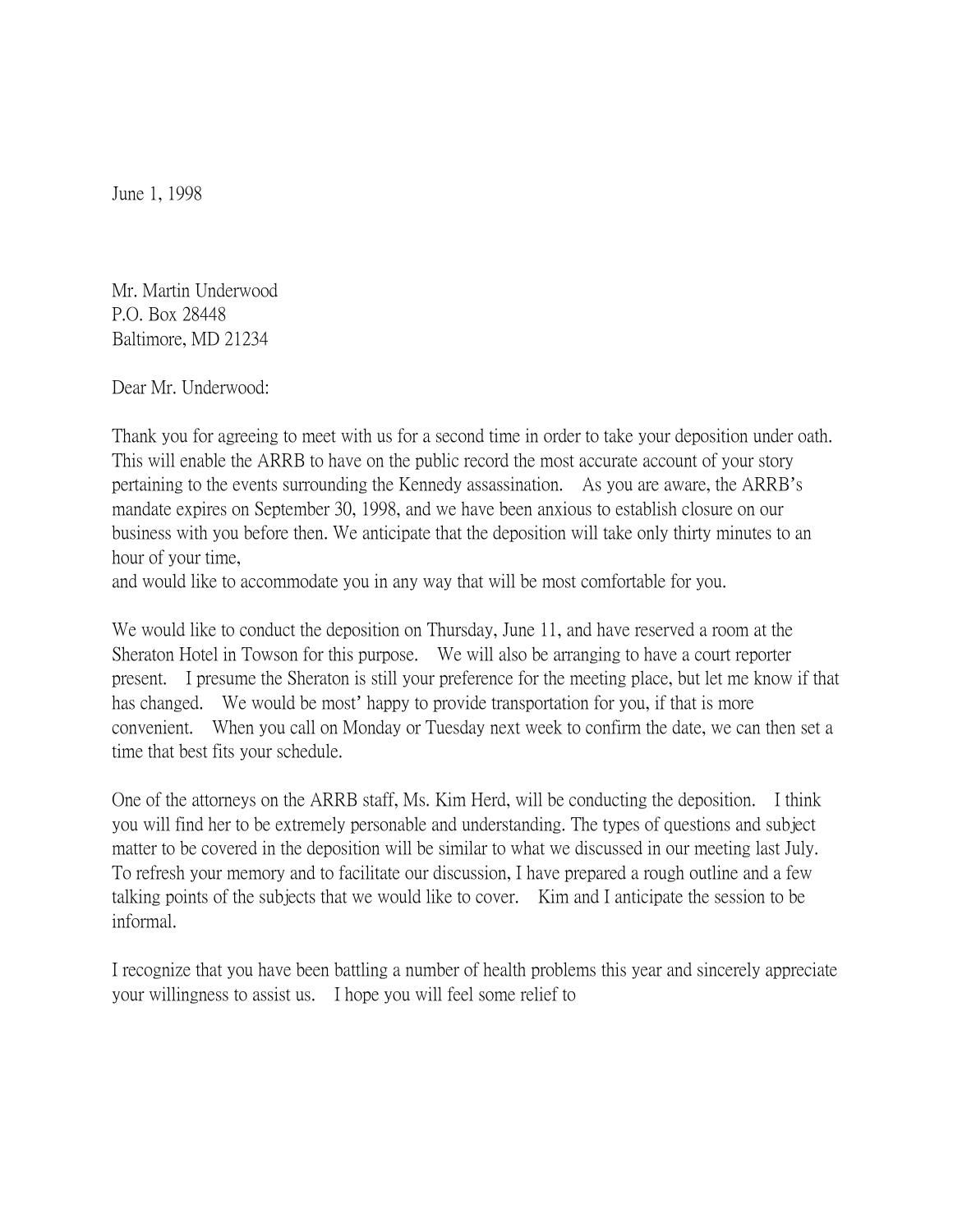Mr. Martin Underwood June 2, 1998 Page 2

have closure on this matter as well. I look forward to your phone call next week, but feel free to call me before then at (202)724-0088 if you have any questions or concerns.

Once again, thank you for your cooperation.

Sincerely,

Irene F. Marr Senior Analyst